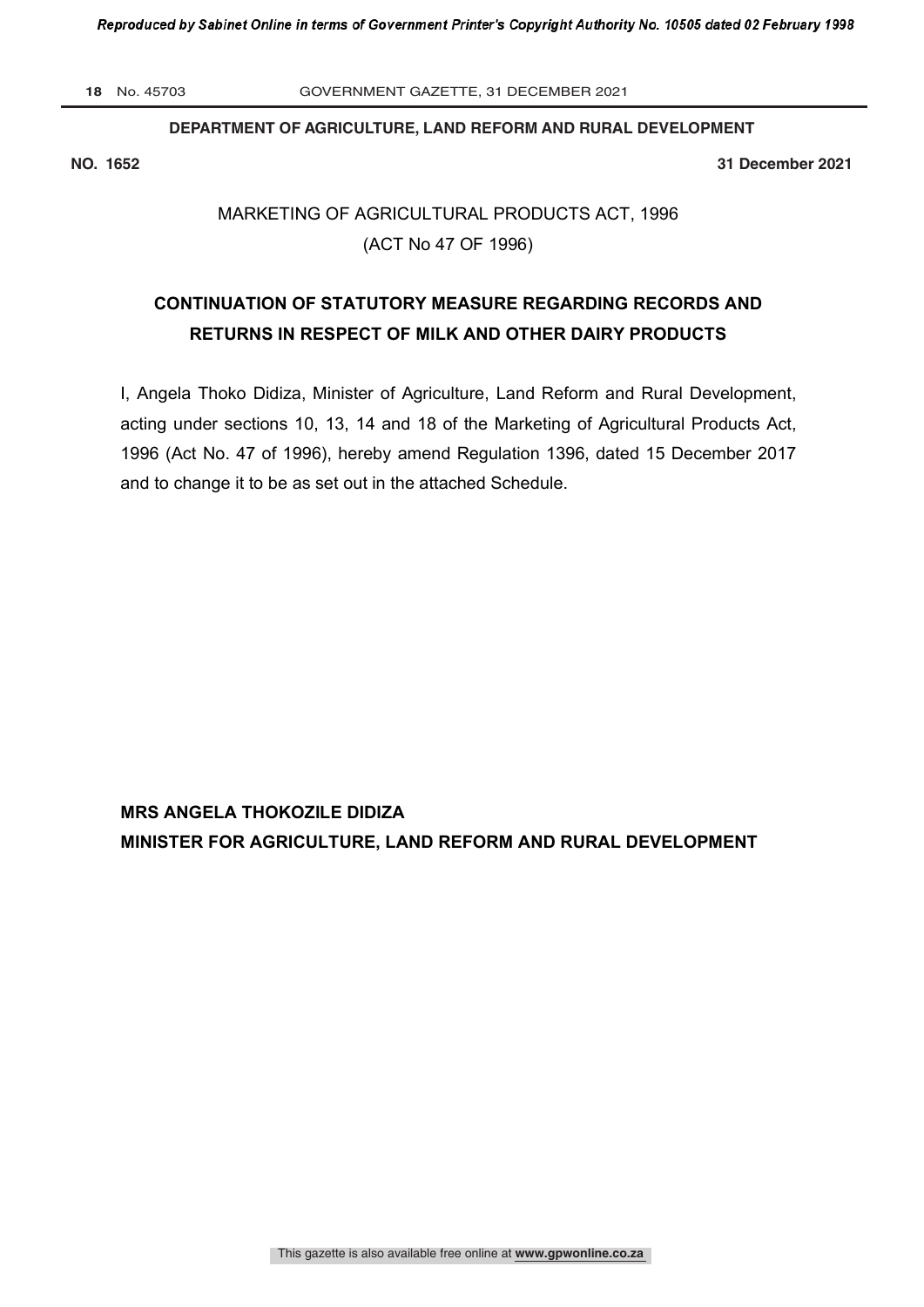## **SCHEDULE**

### 1. Definitions

In this Schedule any word or expression to which a meaning has been assigned in the Act shall have that meaning, unless the context otherwise indicates -

**"consumers"** means the end users of milk;

**"milk producer"** means a person that produces milk by the milking of cows, goats or sheep;

**"retailers"** means persons that sell milk directly to consumers; and

**"the Act"** means the Marketing of Agricultural Products Act, 1996 (Act 47 of 1996), as amended.

- 2. The persons listed under 3, shall keep records of the following:
	- The quantity (in kg) of raw (unprocessed) cow's milk bought per month;
	- The quantity (in kg) of raw milk (unprocessed) cow's milk produced per month;
	- The quantity (in kg) of raw (unprocessed) cow's milk sold per month to consumers and retailers;
	- The quantity (in kg) of raw (unprocessed) cow's milk (in kg) sold per month outside the jurisdiction of the Republic of South Africa or moved per month outside the jurisdiction of the Republic of South Africa;
	- The quantity (in kg) of raw (unprocessed) cow's milk used per month for the production of unsweetened, unflavoured long-life milk (UHT milk) including unsweetened, unflavoured sterilised milk;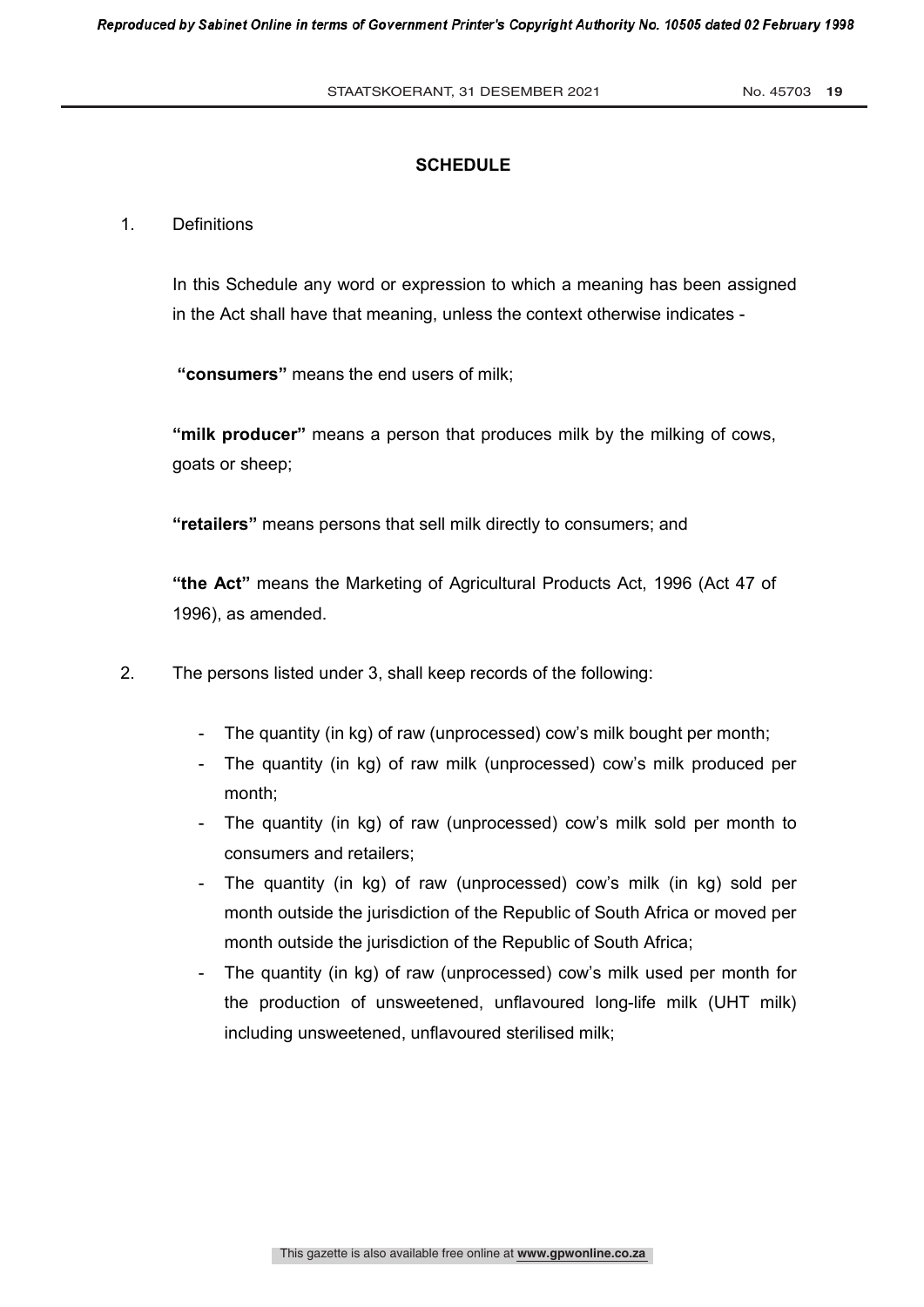- The quantity (in kg) of raw (unprocessed) cow's milk used for the production of unsweetened and unflavoured fresh milk (pasteurised and ultra-pasteurised milk);
- The quantity (in kg) of raw (unprocessed) cow's milk used per month to produce sweetened and/or flavoured, and/or coloured milk;
- The quantity (in kg) of raw (unprocessed) cow's milk used per month to manufacture fermented products namely maas, yoghurt, kephir and buttermilk;
- The quantity (in kg) of raw (unprocessed) cow's milk used per month to manufacture full cream milk powder;
- The quantity (in kg) of raw (unprocessed) cow's milk used per month to manufacture cheese other than cottage and cream cheese;
- The quantity (in kg) of whey powder manufactured per month;
- The quantity (in kg) of butter manufactured per month;
- The quantity (in kg) of goat's milk sold per month to consumers and retailers;
- The quantity (in kg) of raw (unprocessed) cow's milk used per month to manufacture skimmed milk powder;
- The quantity (in kg) of goat's milk used per month to manufacture other products;
- The quantity (in kg) of sheep's milk sold per month to consumers and retailers;
- The quantity (in kg) sheep's milk used per month to manufacture other products; and
- The quantity (in kg) of raw (unprocessed) cow's milk sold to persons registered in terms of Section 3 and the contact details of such persons.
- 3. The records described under 2, shall be kept by the persons described in 3(a), 3(b) and 3(c) for a minimum of five years and such records shall be made available to inspectors appointed by the Minister upon request of the inspectors;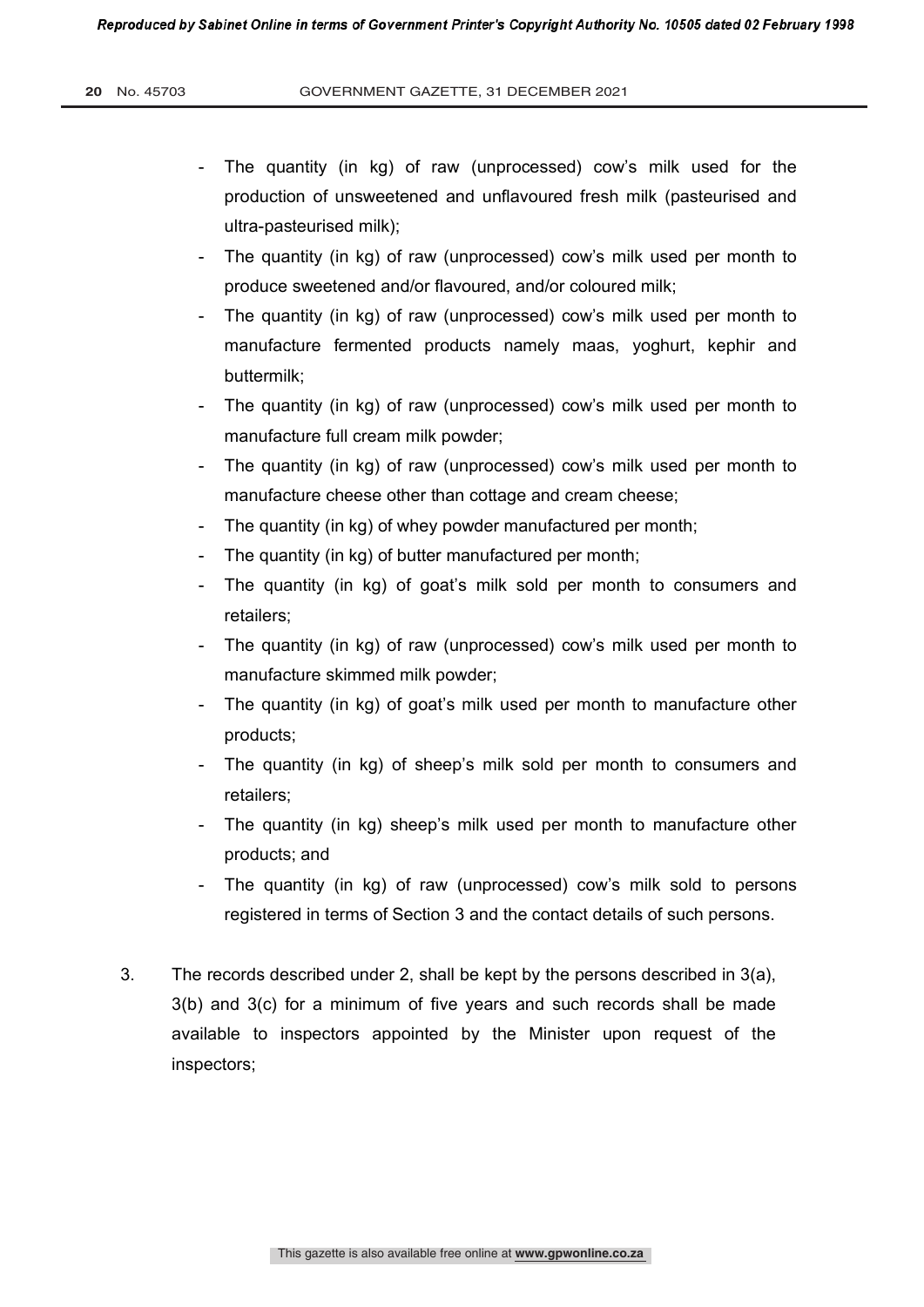- a) Persons who buy raw (unprocessed) milk for the purpose of selling it after processing or to use it to manufacture other products, or to sell it to persons located outside the jurisdiction of the Republic of South Africa, or to move it outside the jurisdiction of the Republic of South Africa;
- b) Persons who are milk producers and who process the raw (unprocessed) milk produced by them, or use it to manufacture other products, or who sell it to consumers, or who sell it to persons located outside the jurisdiction of the Republic of South Africa, or who move it outside the jurisdiction of the Republic of South Africa; and
- c) Persons who sell raw (unprocessed) milk to retailers.
- 4. Each of the persons described under 3, shall within 15 days of the end of each month furnish a return form, as prescribed by Milk SA and containing information regarding the records described under 2 to Milk SA.
- 5. The returns described under 4 shall:
	- (a) when forwarded by post, be addressed to:

 Milk SA PO Box 1961 Brooklyn Square 0075

(b) when delivered by hand, delivered to:

 Milk South Africa NPC Brooklyn Court Building B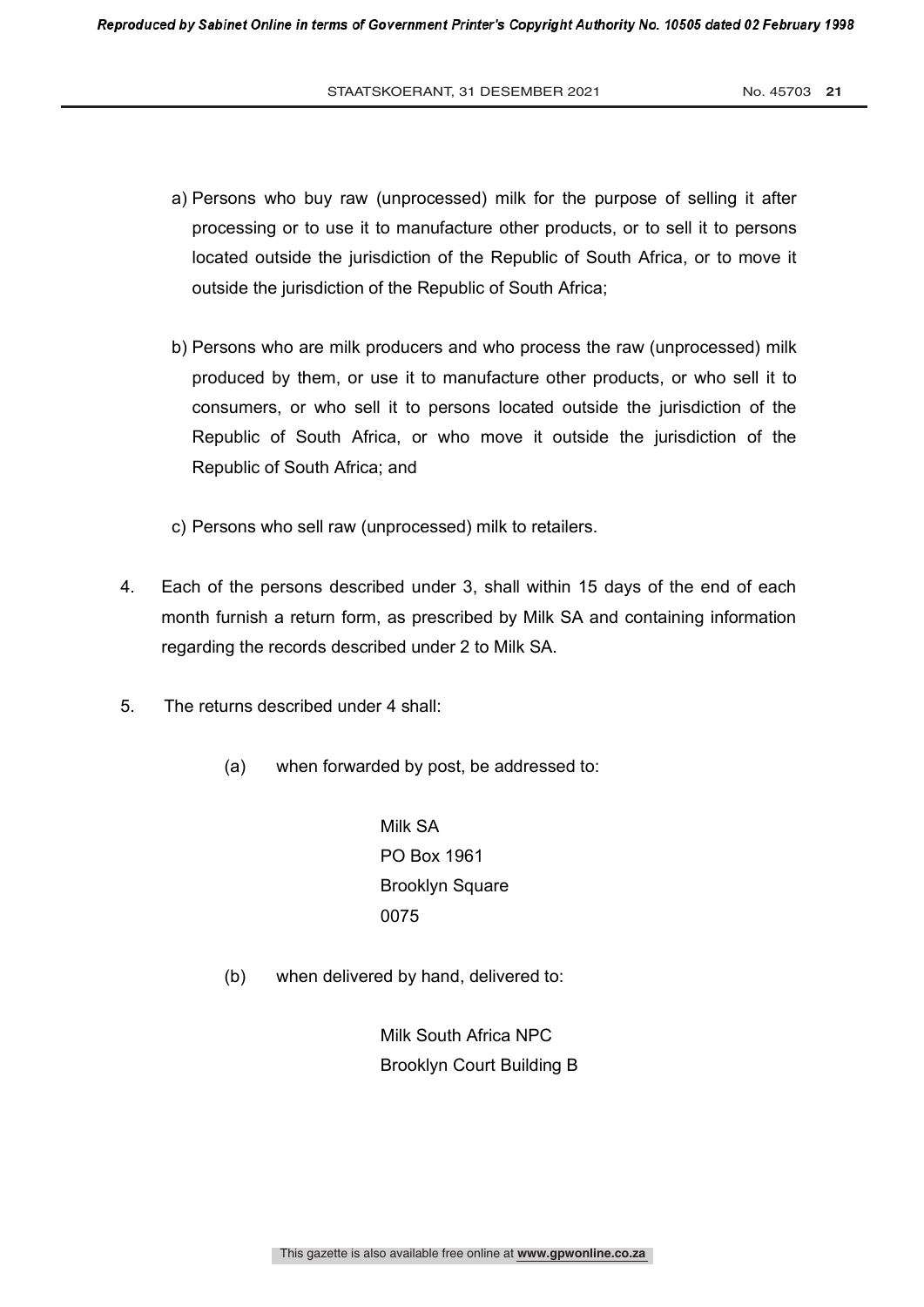First Floor 361 Veale Street Nieuw Muckleneuk Brooklyn Pretoria 0181

(c) when submitted electronically, be addressed to:

#### admin@milksa.co.za

- 6. The statutory measure described in this schedule shall
	- (a) apply within the geographic area of the Republic of South Africa; and
	- (b) come into operation on 1 January 2022 and shall lapse on 31 December 2025.
- 7. This statutory measure will advance more than one of the objectives of the Act. The information obtained through this statutory measure, will be important in respect of the advancement of market access, efficiency of marketing of milk and other dairy products and the viability of the dairy industry. The information and the analysis thereof will make market signals visible for role players in the industry and for Government institutions and will contribute significantly to the achievement of the relevant objectives of the Act.

The requested statutory measure can in no way impact negatively on any of the objectives set out in Section 2(2) and Section 2(3) of the Act.

8. Confidential information of any person subject to this statutory measure, obtained by Milk SA through the implementation, administration and